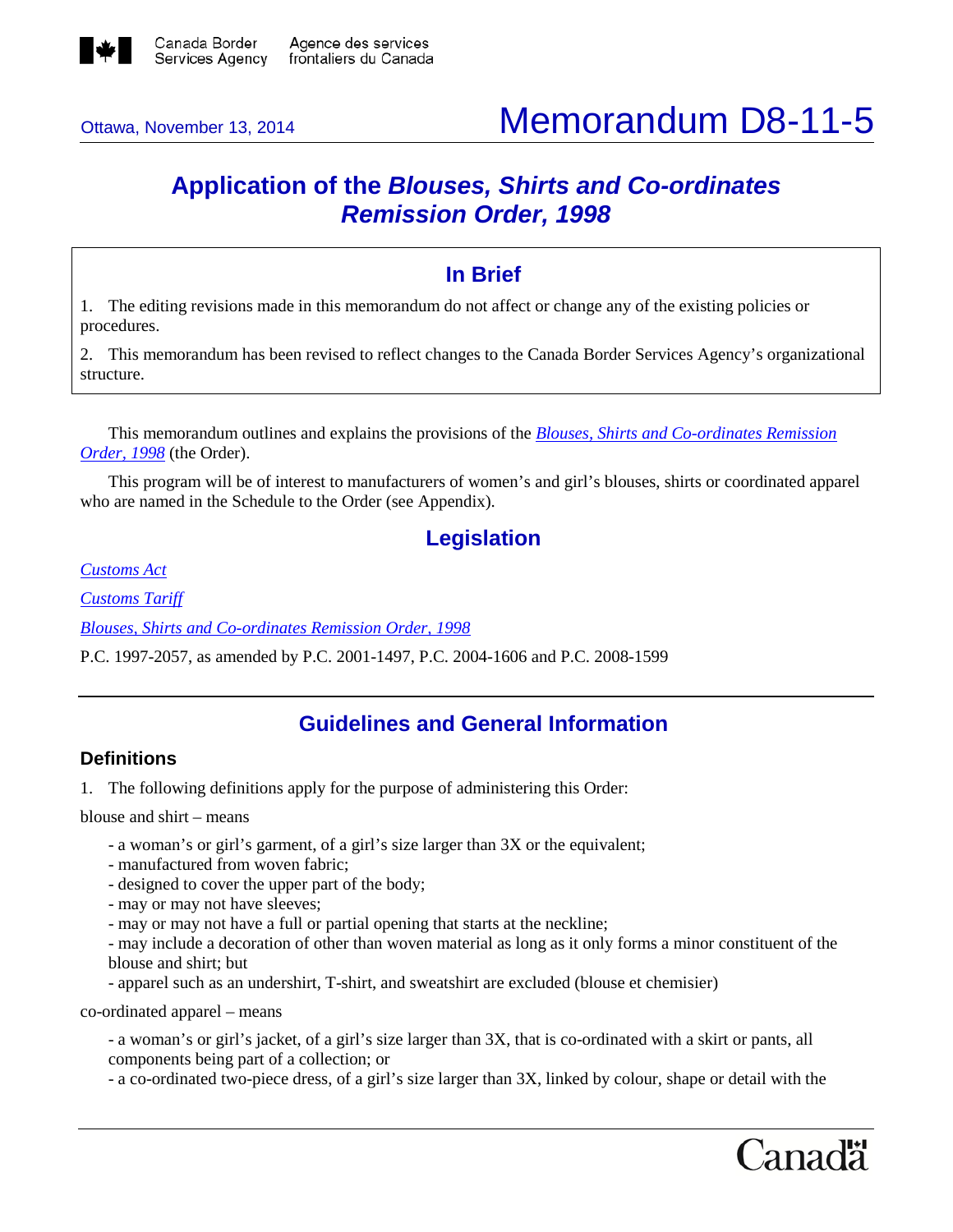express purpose of being sold and worn together; but

- apparel such as an athletic suit, outerwear apparel and co-ordinated denim apparel are excluded.

**Note:** As a guideline only, this type of apparel is generally classified under the following tariff items: 6104.11.00 to 6104.29.00 and 6204.11.00 to 6204.29.00 of the *[Customs Tariff](http://www.cbsa-asfc.gc.ca/trade-commerce/tariff-tarif/)*. (coordonnés)

- ensemble while this type of apparel is generally included in the classification of co-ordinated apparel that falls under tariff items 6104.11.00 to 6104.29.00 and 6204.11.00 to 6204.29.00 of the *[Customs Tariff](http://www.cbsa-asfc.gc.ca/trade-commerce/tariff-tarif/)*, acceptance of ensembles for the purpose of this Order is not exclusively restricted to these tariff items, but is intended to define a two-piece dress which is an apparel consisting of two pieces of which one piece is a skirt and the other is a co-ordinated top designed in such a way that it can be worn inside and outside the skirt. Furthermore, while the general rule is that ensembles are usually imported with one unit price per set as opposed to one unit price per piece on the purchase invoice, situations may arise where each piece of the ensemble is priced separately on the same invoice. (ensemble deux pièces)
- fabric used in the manufacture of blouses and shirts is restricted to woven fabric, whereas the fabric used in the manufacture of co-ordinated apparel is not. (tissu)

jacket – means a garment that

- is worn over other apparel;
- covers the upper part of the body;
- includes a blazer; but
- excludes an athletic suit and outerwear apparel. (veste)

manufacturer – means a woman's and girl's blouse and shirt manufacturer or a co-ordinated apparel manufacturer whose name appears in the Schedule to the Order. (fabricant)

Minister – means the Minister of Public Safety (ministre)

# **Who Qualifies**

2. Eligibility to the program is restricted to manufacturers of women's and girl's blouses, shirts or co-ordinated apparel who are named in the Schedule to the Order.

# **Eligible Goods**

3. During the period beginning January 1, 1998 and ending December 31, 2012, women's and girls' blouses, shirts or co-ordinated apparel, imported into Canada by a woman's and girl's blouse, shirt or co-ordinated apparel manufacturer whose name appears in the Schedule to the Order, are designated eligible goods for which remission entitlement can be claimed under the Order.

#### **Amount of Remission (Prior to September 4, 2008)**

4. *(a)* For the period beginning January 1, 1998 and ending on December 31, 2006 the annual remission entitlement granted to a manufacturer under this Order may not exceed the **total amount** of customs duties that were remitted to the manufacturer under the *Blouses and Shirts Remission Order*, P.C. 1988-1244 in respect of blouses and shirts imported in 1995. (SOR/2005-9)

*(b)* For the period beginning January 1, 2007 and ending on December 31, 2007 the annual remission entitlement granted to a manufacturer under this Order may not exceed **75% of the total amount** of customs duties that were remitted to the manufacturer under the *Blouses and Shirts Remission Order*, P.C. 1988-1244 in respect of blouses and shirts imported in 1995. (SOR/2005-9)

*(c)* For the period beginning January 1, 2008 and ending on December 31, 2008 the annual remission entitlement granted to a manufacturer of women's and girl's blouses, shirts or co-ordinated apparel under this Order may not exceed **50% of the total amount** of customs duties that were remitted to the manufacturer under the *Blouses and Shirts Remission Order*, P.C. 1988-1244 in respect of blouses and shirts imported in 1995. (SOR/2005-9)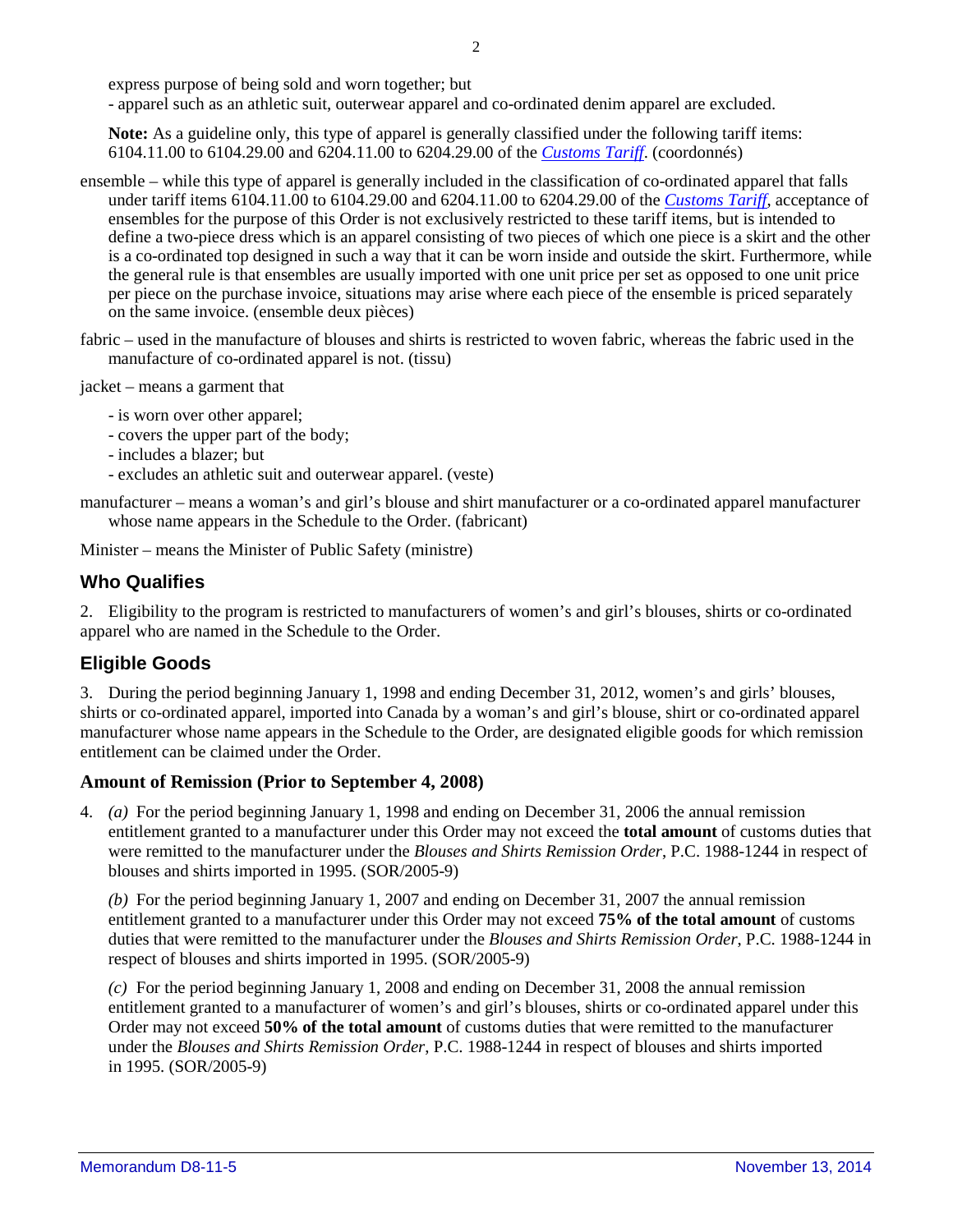#### **Amount of Remission (as of September 4, 2008)**

*(d)* For the period beginning January 1, 2008 and ending on December 31, 2008 the annual remission entitlement granted to a manufacturer under this Order may not exceed **a further remission of 25% of the total amount** of customs duties that were remitted to the manufacturer under the *Blouses and Shirts Remission Order*, P.C. 1988-1244 in respect of blouses and shirts imported in 1995. (SOR/2008-256)

*(e)* For the period beginning January 1, 2009 and ending on December 31, 2009 the annual remission entitlement granted to a manufacturer under this Order may not exceed **75% of the total amount** of customs duties that were remitted to the manufacturer under the *Blouses and Shirts Remission Order*, P.C. 1988-1244 in respect of blouses and shirts imported in 1995. (SOR/2008-256)

*(f)* For the period beginning January 1, 2010 and ending on December 31, 2012 the annual remission entitlement granted to a manufacturer under this Order may not exceed **50% of the total amount** of customs duties that were remitted to the manufacturer under the *Blouses and Shirts Remission Order*, P.C. 1988-1244 in respect of blouses and shirts imported in 1995. (SOR/2008-256)

| Year           | <b>Remission Entitlement based on 1995 Imports</b> | <b>Order-in-Council</b>          |
|----------------|----------------------------------------------------|----------------------------------|
| 1998 to 2006   | 100% of the total duty amount                      | P.C. 1997-2057                   |
|                |                                                    | <b>Amending Order-in-Council</b> |
| 2007           | 75% of the total duty amount                       | P.C. 2004-1606                   |
| 2008           | 50% of the total duty amount                       | P.C. 2004-1606                   |
| September 2008 | A further 25% of the total duty amount             | P.C. 2008-1599                   |
| 2009           | 75% of the total duty amount                       | P.C. 2008-1599                   |
| 2010 to 2012   | 50% of the total duty amount                       | P.C. 2008-1599                   |

**Summary**

#### **How to Apply for Remission**

5. A manufacturer may choose to access this program by claiming remission at the time of importation or by submitting a claim for remission by way of drawback subsequent to the importation and payment of duties on qualifying blouses, shirts and co-ordinated apparel.

6. All claims for remission must be submitted to the appropriate regional CBSA office, or as otherwise directed, within five years following the day the women's and girl's blouses, shirts or co-ordinated apparel were imported into Canada. For the purpose of identifying the date on the customs accounting documents, this shall be the date the goods were released from customs.

#### **Claiming Remission at Time of Importation**

7. If a woman's and girl's blouse, shirt or co-ordinated apparel manufacturer intends to have duties remitted at the time of importation, the manufacturer must submit, prior to or during each calendar year, to the appropriate regional CBSA office where its operations are located, or as otherwise directed, an application by letter of intent, confirming that the company:

*(a)* is listed in the Schedule to the Order and has a 1995 duty remission entitlement of (insert amount);

*(b)* will not exceed the amount of duties that may be claimed for remission on imported blouses, shirts or coordinated apparel;

- *(c)* will maintain records that are satisfactory to the CBSA;
- *(d)* will meet all conditions of the Order;

*(e)* will provide the CBSA with any other information which may be required to substantiate its claim for remission; and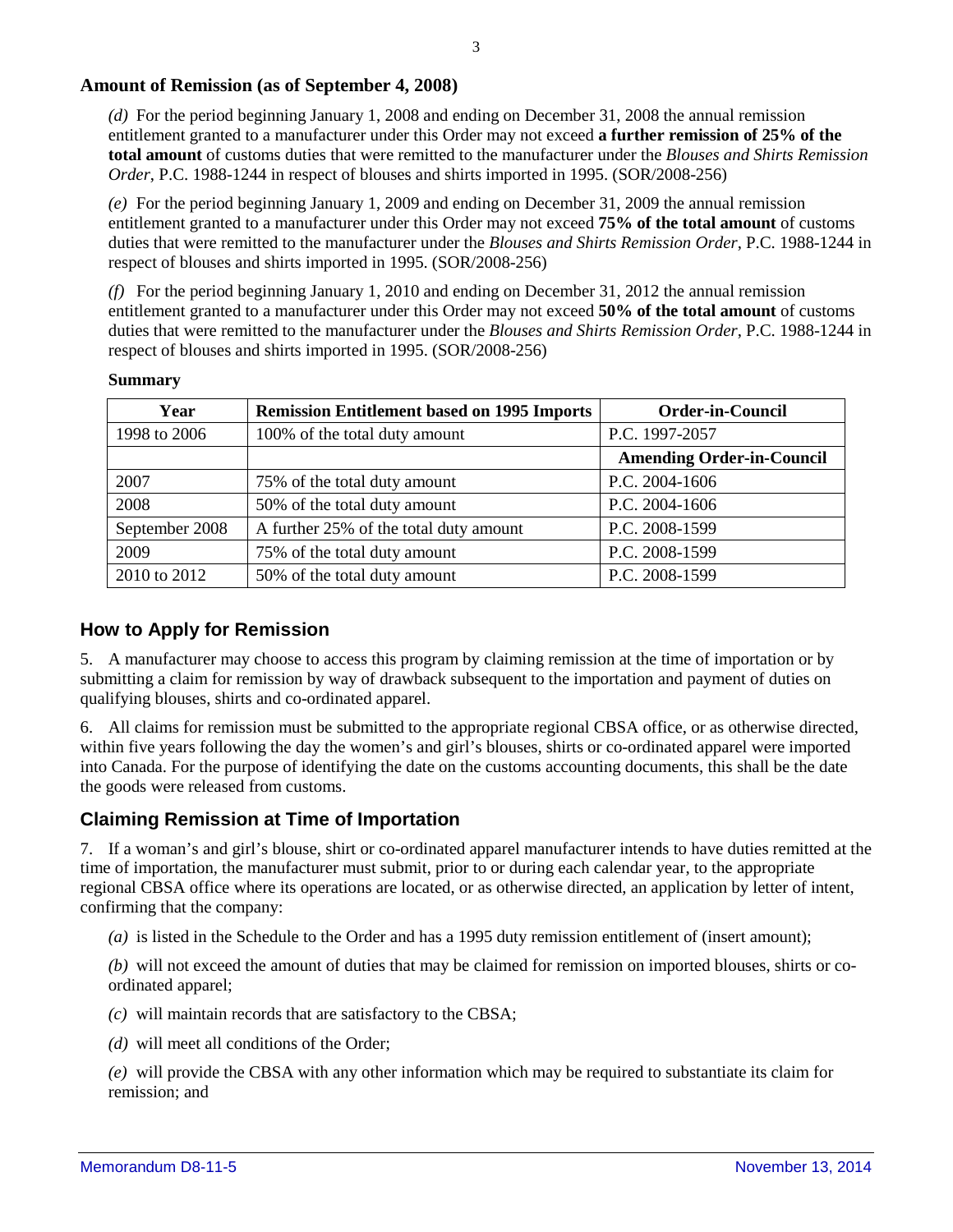*(f)* has, if applicable, included the names and addresses of any persons or companies who might be performing cutting or sewing operations on its behalf.

8. Upon receipt of the application, an officer will review the information submitted to confirm that:

*(a)* the manufacturer is listed in the Schedule to the Order;

*(b)* the maximum amount of duties to be remitted is accurate; and

*(c)* the manufacturer continues to be a manufacturer of women's and girl's blouses, shirts or co-ordinated apparel.

9. If no revisions to the application are required, the CBSA will approve the application and notify the manufacturer in writing of such approval and any related obligations. The CBSA will provide the applicant with an authorization number that is to be indicated on all customs accounting documents that are presented, in order to claim remission under this Order. The authorization number identifies, for the CBSA, the manufacturer's eligibility to the *[Blouses, Shirts and Co-ordinates Remission Order, 1998](http://laws-lois.justice.gc.ca/eng/regulations/SOR-98-89/FullText.html)*. Provided that the manufacturer is in compliance with all the conditions of this Order and with all other related legislation and regulations, it will not be required to pay any duties on qualifying women's and girl's blouses, shirts or co-ordinated apparel that it imports, up to the maximum allocation for the applicable year.

10. Where an application is submitted and authorized subsequent to the beginning of the calendar year, the authorization number will be made retroactive to January 1st of the applicable calendar year, thus allowing for a drawback claim to be filed for any imports of qualifying women's and girl's blouses, shirts or co-ordinated apparel prior to the receipt of the authorization number.

11. Additional information on the completion of customs accounting documents may be found in [Memorandum](http://www.cbsa.gc.ca/publications/dm-md/d17/d17-1-10-eng.html)  D17-1-10, *[Coding of Customs Accounting Documents](http://www.cbsa.gc.ca/publications/dm-md/d17/d17-1-10-eng.html)*.

12. There may be occasions when the manufacturer is not the owner or purchaser of goods imported into Canada but agrees to import those goods under its remission authorization. For the purpose of administering the remission order, such an arrangement is referred to herein as a "partnering agreement". In such cases, the manufacturer's name, number and address must be indicated in field 1 of the *[Canada Customs Coding Form](http://www.cbsa-asfc.gc.ca/publications/forms-formulaires/b3-3-eng.html)* (B3-3) as well as on any related supporting documentation provided to the CBSA. All supporting documentation must also clearly indicate the name and address of the actual owner, purchaser and/or consignee. As the importer of record, the manufacturer must satisfy the record keeping requirements detailed below and is fully responsible for all such goods imported under its remission authorization and for any liabilities to the Crown resulting therefrom.

13. Additional information concerning partnering agreements may be found in [Memorandum D8-11-7,](http://www.cbsa.gc.ca/publications/dm-md/d8/d8-11-7-eng.html) *CBSA [Policy on the Transfer of Entitlement Pursuant to the Textile and Apparel Remission Orders](http://www.cbsa.gc.ca/publications/dm-md/d8/d8-11-7-eng.html)*.

14. The CBSA will inform the manufacturer that officers of the CBSA may, at any time, exercise the powers granted to them under section 42 of the *[Customs Act](http://laws-lois.justice.gc.ca/eng/acts/C-52.6/FullText.html)* and perform a compliance verification:

*(a)* to ensure that during the calendar year, all the conditions of the Order were observed;

*(b)* to ensure that the remission entitlement was not exceeded;

*(c)* to ensure that only eligible goods were claimed;

*(d)* to ensure that any duties remitted where the conditions of the Order were not met will be reassessed under the provision of section 118(1) of the *[Customs Tariff](http://www.cbsa-asfc.gc.ca/trade-commerce/tariff-tarif/)*. Any applicable interest and penalty may also be assessed pursuant to section 123(2) of the *[Customs Tariff](http://www.cbsa-asfc.gc.ca/trade-commerce/tariff-tarif/)* and section 109.1(2) of the *[Customs Act](http://laws-lois.justice.gc.ca/eng/acts/C-52.6/FullText.html)*, respectively; and

*(e)* to verify the manufacturer's application to use the provisions of the Order during the forthcoming calendar year.

# **Claiming Remission by Way of Drawback**

15. If the manufacturer has paid duties on qualifying women's and girl's blouses, shirts or co-ordinated apparel that it has imported during a calendar year prior to the determination of eligibility under this Order, the manufacturer may, subject to paragraph 5, claim a remission of duties by way of drawback.

4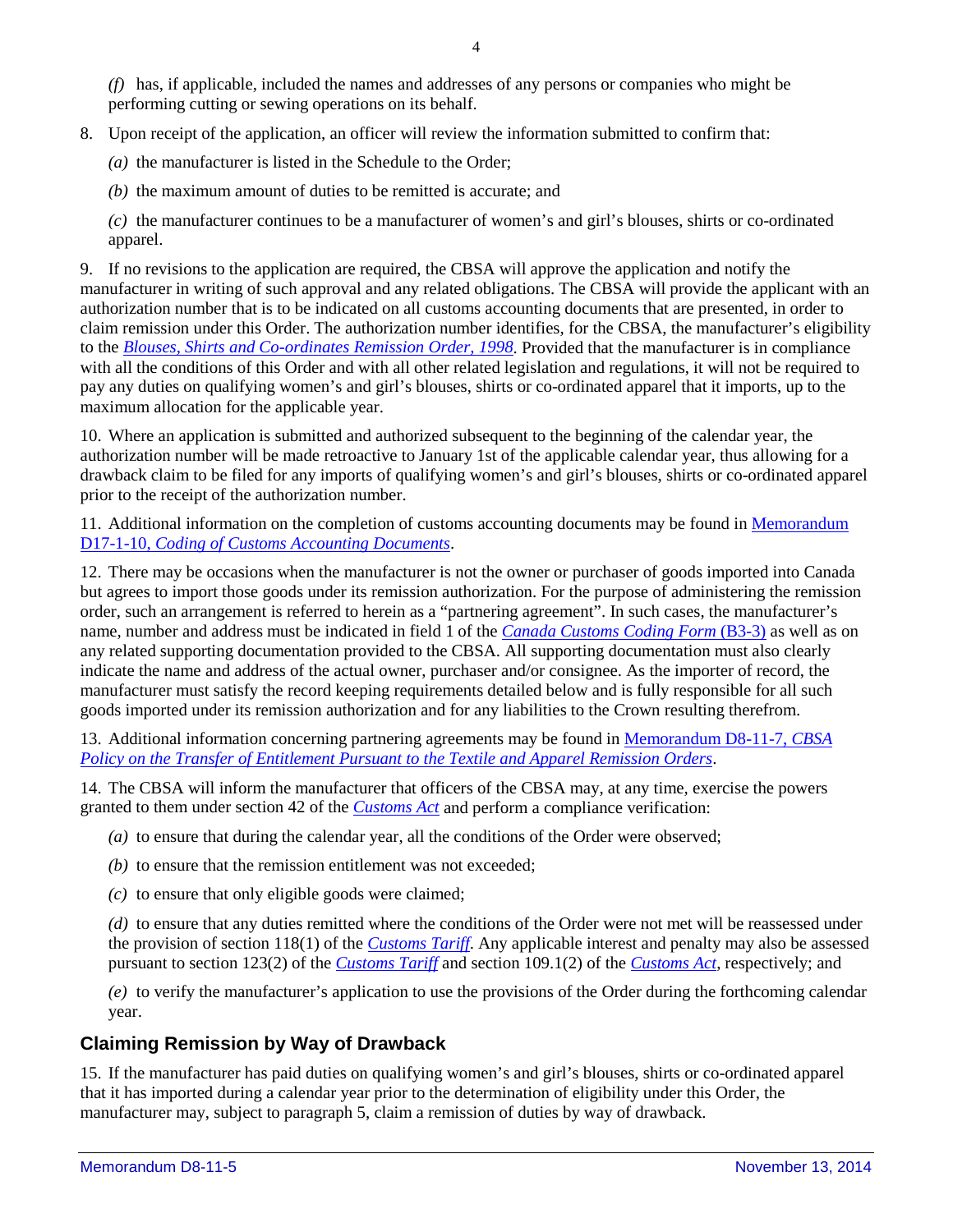16. With the exception of not having to submit a letter of intent at the beginning of the calendar year to obtain an authorization number, a manufacturer claiming remission by way of drawback must meet the same requirements as a manufacturer claiming remission at time of importation.

17. A manufacturer using the drawback procedure must pay customs duties on imported women's and girl's blouses, shirts or co-ordinated apparel at time of accounting.

18. The manufacturer may subsequently file a claim for remission of duties on Form K32, *[Drawback Claim](http://www.cbsa-asfc.gc.ca/publications/forms-formulaires/k32-eng.html)*. This form and all substantiating documentation are to be submitted to the appropriate [regional CBSA office.](http://www.cbsa-asfc.gc.ca/do-rb/menu-eng.html)

19. Assistance with completion of the [K32](http://www.cbsa-asfc.gc.ca/publications/forms-formulaires/k32-eng.html) is available from any [regional CBSA office.](http://www.cbsa-asfc.gc.ca/do-rb/menu-eng.html)

# **Record Keeping Requirements**

20. If a manufacturer intends to claim remission at the time of importation or by way of drawback, section 40 of the *[Customs Act](http://laws-lois.justice.gc.ca/eng/acts/C-52.6/FullText.html)* requires that the manufacturer maintain and make available records that are satisfactory to the CBSA. These records must be maintained in a manner that facilitates verification by the CBSA and be of a quality sufficient to substantiate a claim for remission.

21. Memorandum D17-1-21, *[Maintenance of Records in Canada by Importers](http://www.cbsa.gc.ca/publications/dm-md/d17/d17-1-21-eng.html)* contains information on recordkeeping. The appropriate regional CBSA office can provide additional information and advice on how a company's record keeping systems may be modified, if necessary, to meet the above objectives.

22. A manufacturer must maintain records of:

- *(a)* production;
- *(b)* purchases; and
- *(c)* importations.

#### **Production Records**

- 23. These must allow the CBSA to identify the:
	- *(a)* manufacturing plant where the company's blouses, shirts or co-ordinated apparel are produced;
	- *(b)* date of production;
	- *(c)* quantity, size, and style of the blouses, shirts or co-ordinated apparel that are produced.

**Note:** These records may include, but are not restricted to, sketches, design sheets, story boards, trim sheets, cutting records, cost sheets, and samples.

#### **Purchase Records**

24. The invoices for all fabrics purchased for use in the manufacture of women's and girl's blouses, shirts or coordinated apparel where the manufacturer owns the fabric prior to the production of the finished apparel or, where the manufacturer does not own the fabric, invoices for all imported finished blouses, shirts or co-ordinated apparel, must include information which allows CBSA to identify the:

*(a)* vendor's name and address;

*(b)* value, style and type of women's and girl's blouses, shirts or co-ordinated apparel, including fabric purchased;

- *(c)* date of all purchases made; and
- *(d)* proof of payment.

#### **Importation Records**

25. The manufacturer must maintain the customs records of the blouses, shirts or co-ordinated apparel that it has imported under the provisions of the Order: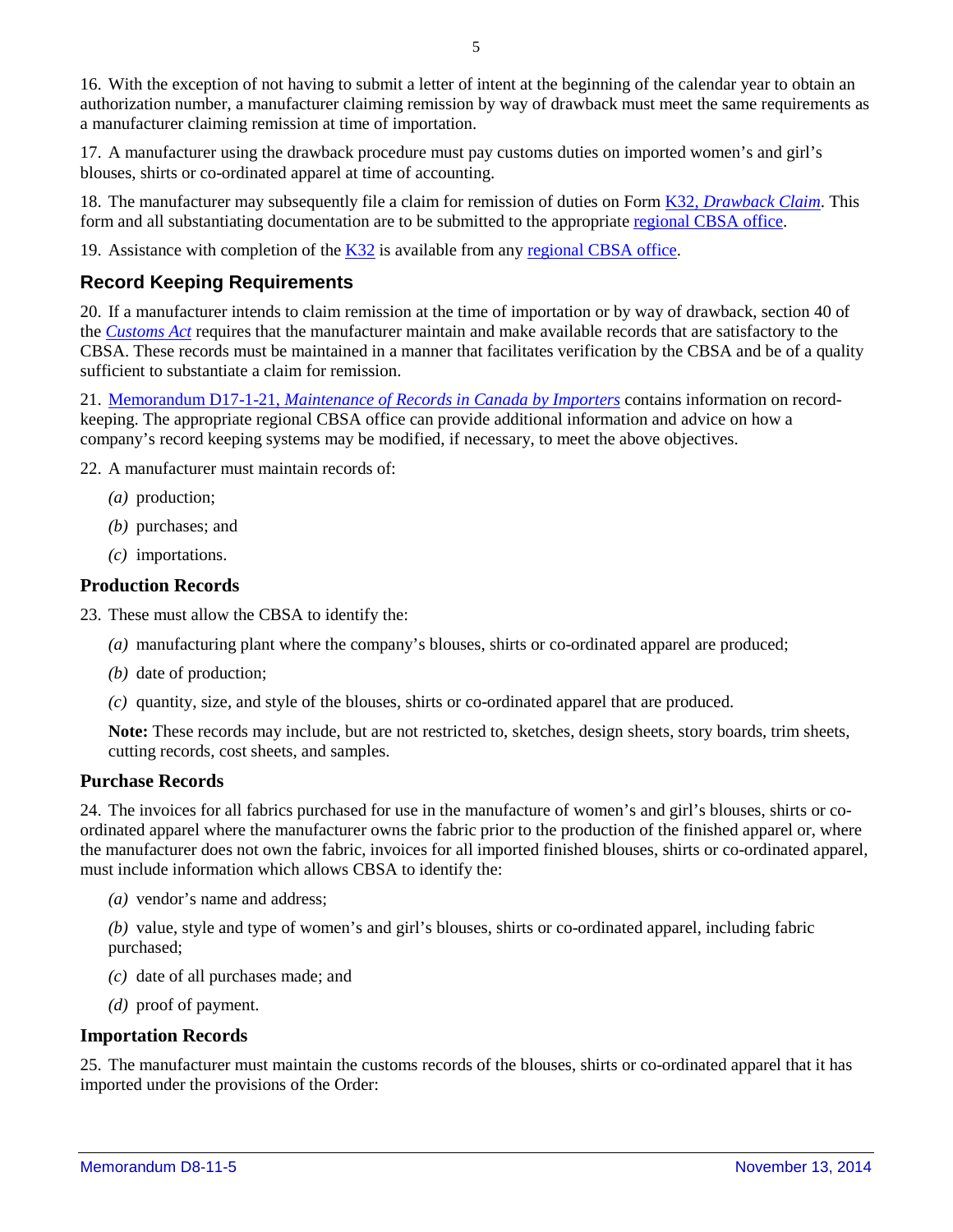*(a)* these records must include copies of the purchase orders, bills of lading, commercial invoices and customs accounting documents for the imported blouses, shirts or co-ordinated apparel;

*(b)* the invoices must clearly indicate the style and type of blouse and shirt or co-ordinated apparel imported; and

*(c)* the samples, where required, must be in accordance with [Memoranda D10-17-15,](http://www.cbsa.gc.ca/publications/dm-md/d10/d10-17-15-eng.html) *Information [Requirements for Textiles and Textile](http://www.cbsa.gc.ca/publications/dm-md/d10/d10-17-15-eng.html) Products*.

### **Additional Information**

26. If a condition to which the remission is subject to is not complied with, the manufacturer must report the failure to comply to an officer at a CBSA office and pay, pursuant to subsection 118(1) of the *[Customs Tariff](http://www.cbsa-asfc.gc.ca/trade-commerce/tariff-tarif/)*, an amount equal to the amount of the duties in respect of which the remission was granted, within 90 days after the day of the failure to comply, unless that it can prove that:

*(a)* at the time of the failure to comply with the condition, a refund or drawback would otherwise have been granted if duties had been paid; or

*(b)* the goods, in respect of which the relief or remission was granted, qualify in some other manner for relief or remission under the *[Customs Tariff](http://www.cbsa-asfc.gc.ca/trade-commerce/tariff-tarif/)* or the *[Financial Administration Act](http://laws-lois.justice.gc.ca/eng/acts/f-11/FullText.html)*.

27. A manufacturer that does not comply and that is liable to pay an amount must, pursuant to subsection 123(2) of the *[Customs Tariff](http://www.cbsa-asfc.gc.ca/trade-commerce/tariff-tarif/)*, pay, in addition to the amount, interest at the specified rate for the period beginning on the day that the liability is incurred and ending on the day the amount is paid in full, calculated on the amount of the balance outstanding.

28. A manufacturer that fails to report to the appropriate CBSA office a failure to comply with a condition under which remission was granted, within 90 days or such other period as may be prescribed, may be subject to a penalty pursuant to subsection 109.1(2) of the *[Customs Act](http://laws-lois.justice.gc.ca/eng/acts/C-52.6/FullText.html)*, not to exceed \$25,000.

29. A manufacturer that fails to pay the amount of duties in respect of which relief or remission was granted, within 90 days or such period as may have been prescribed, unless the provisions of subsection 118(1)*(b)*(i) or (ii) were met, may be subject to a penalty. Please refer to Memorandum D22-1-1, *[Administrative Monetary](http://www.cbsa.gc.ca/publications/dm-md/d22/d22-1-1-eng.html)  [Penalty System](http://www.cbsa.gc.ca/publications/dm-md/d22/d22-1-1-eng.html)*, for information regarding the AMPs program.

30. A manufacturer may enter women's and girl's blouses, shirts and co-ordinated apparel into a customs bonded warehouse on a type 10, B3-3 *[Customs Coding Form](http://www.cbsa-asfc.gc.ca/publications/forms-formulaires/b3-3-eng.html)*. The authorization number issued, if applicable, is not to be shown in Field 26 until such time as the apparel is removed from the customs bonded warehouse and enters the domestic economy. When a manufacturer removes blouses, shirts or co-ordinated apparel from a bonded warehouse during the period beginning January 1, 1998 and ending on December 31, 2012, the manufacturer may use its remission entitlement (as in effect at the time the goods are removed) to have the duties remitted on these goods in the year the goods are removed from the bonded warehouse.

31. Manufacturers undergoing a change of operations for any reason including, for example, a change of ownership or name, amalgamation or merger, sale, dissolution, receivership or bankruptcy are required to advise their appropriate regional CBSA office as well as Trade Compliance Division, Trade Incentives Unit, 222 Queen Street, 9th Floor, Ottawa, Ontario, K1A 0L8. The manufacturer or its representatives are to provide complete disclosure by way of a letter and, if required, supporting documentation, outlining the circumstances surrounding the change. Where a manufacturer enters receivership, bankruptcy or dissolution, provisions of the *[Bankruptcy and Insolvency Act](http://laws-lois.justice.gc.ca/eng/acts/b-3/FullText.html)* will apply. The Trustee responsible must be clearly identified in these cases.

32. Each case will be reviewed and evaluated on the basis of its own merits and particular circumstances in order to determine its eligibility under the Order.

33. For more information, within Canada call the Border Information Service at **1-800-461-9999**. From outside Canada call 204-983-3500 or 506-636-5064. Long distance charges will apply. Agents are available Monday to Friday (08:00 - 16:00 local time / except holidays). TTY is also available within Canada: **1-866-335-3237**.

# **Appendix**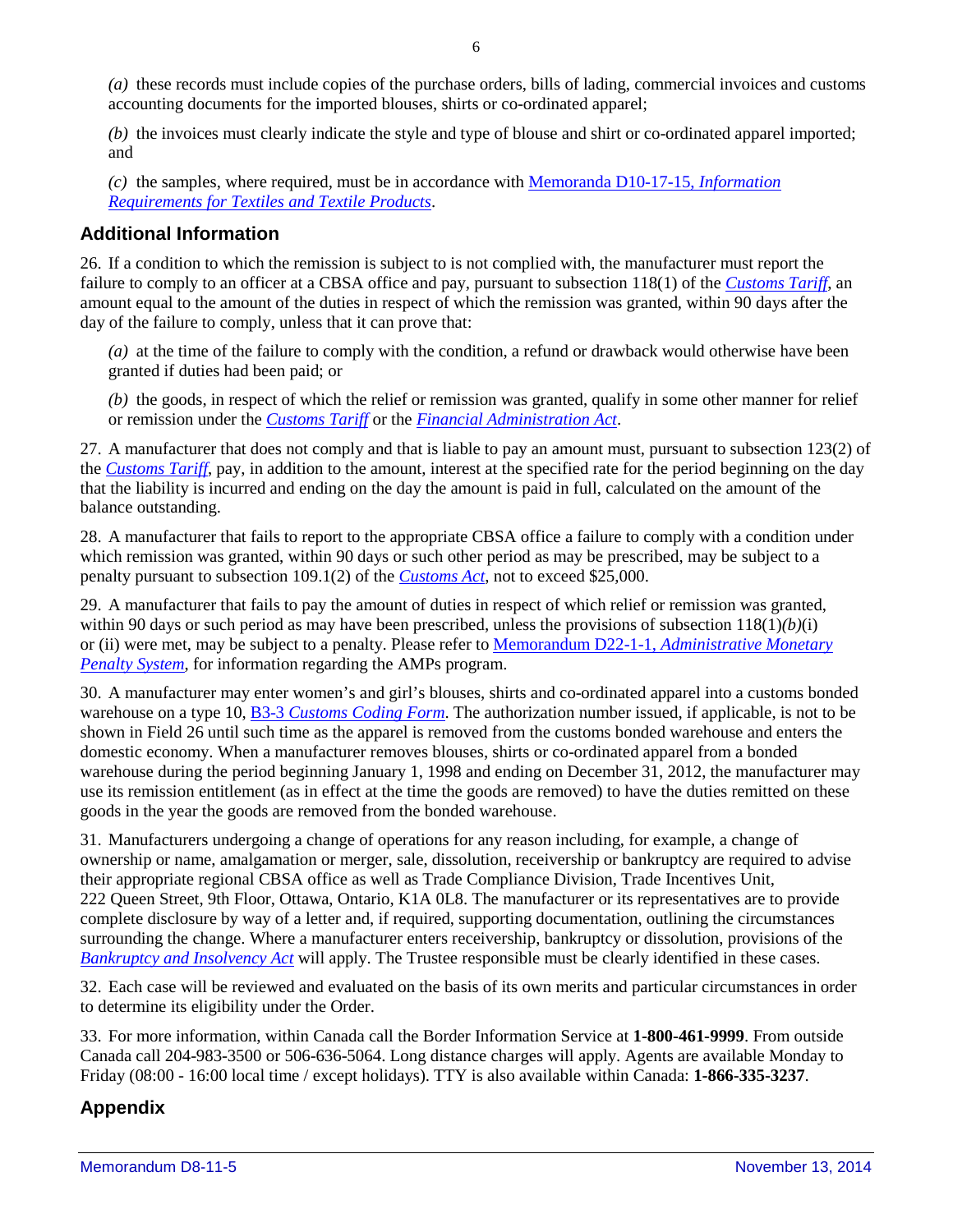# **Schedule – (Section 2)**

122206 Canadian Fleecewear 141368 Canada Inc. 158329 Canada Inc. (Les Modes Clientele) 2791056 Canada Inc. 3103-2964 Quebec Inc. 526832 Ontario Ltd. 537508 Ontario Ltd. Aero Garments Ltd. Algo Industries Ltd. A & R Dress Co. Inc. Basic International Beker Fashion Enterprises Berkeley Dress Co. Ltd. Bottoms Up Fashions Inc. Boutique Jacob Inc. Boutique Knitting Mills Inc. Bozart Knitting Mills Ltd. Café au Lait Fashions Inc. Camice Ltd. Carla Jane Dress & Sportswear Carlton Enterprises Ltd. Chemises Ltée JML Shirt Ltd. Cin Cin Industries Inc. Clockwise Fashions Ltd. Collection Conrad C. Inc. Collection Leyla Inc. Colour Works Clothing Co. Ltd. C.Q.C. Manufacturing Créations Marie Galante Inc. Creations A.I. Inc. Creations Dan Valy Inc. Creations Les Enfants Joyeux Dash Manufacturing Ltd. David Bradley Fashions Inc. Dizaro Clothing Inc. Elite Blouse & Skirt (1999) Mfg. Ltd. Explosive Fashions Inc. Fashion Gallery Industries Inc. Femme de Carriere Fersten Originals Inc. First Class Fashions Franco Mirabelli Design Inc.

Fred David International Inc. Freda's Originals Freed & Freed International Glensport Inc. Hallmark Garments Mfg. Happy Rompers Inc. Hiroko Originals Inc. Honey Fashions Ltd. I.D. Fashion Ltd. Importations Jeremy D Limited Impromptu Fashions Jackie K Jalpico J.C. Kids Apparel Inc. Jeno Neuman & Fils Inc. JMJ Fashions Inc. Jones Apparel Group Canada Inc. Katescorp Inc. Kimme-O Koret Canada Inc. Kovac Manufacturing K.T.H. Creations Inc. Lacharite Apparels (1989) La Chemise Lapointe Inc. Lana-Lee Fashions Inc. Layette Minimome Inc. Le Groupe Vêtements Yonkers Le Kidz Leslie Belle Manufacturing Ltd. Les Collections Raffinalla Ltée Les Modes Internationales Les Modes JMS Fashions Int'l Les Modes Premiere Class Inc. Linda Lundstrom Ltd. Lionel Victor Limited Looks Sportswear Ltd. Louben Sportswear Inc. Marli Fashions (Div. 171685 Can. Inc.) Meris Fashion Imports Michael Phillips Ltée Milton Selections Inc. Mister Leonard Inc. Moda Vero Limited

Mode Pinpoint Fashions Moderama Sportswear Inc. Modes Mercedes Inc. Modes Precious Times Fashions  $Inc$ Mr. Jax Fashions Inc. Multiwear Inc. Nancy G Dress Corp Niba Original Ltée Nu-Mode Dress Co. Nygard International Ltd. Oodles Children's Wear Inc. O T L Industries Inc. Pantel Inc. Paris Sportswear Ltd. Paris Star Knitting Mills Inc. Powerline Private Collections Ltd. Private Source Inc. Put-Em On Fashions Re-Al-Ge (Canada) Inc. Royal Shirt Co. Ltd. S C & Co. (Sportswear) Inc. Simon Chang Concepts Inc. Sports Collection Paris Inc. Style 1 Designs Ltd. Style Queen Dress Inc. (Robes) Tell-Ex Fashions International Tess Sportswear Ltd. Texport Trading Inc. Top This Fashions Inc. Tribal Sportswear Inc. Universal Sales Inc. Utility Garments Inc. Valia Sportswear Ltd. Venture III Industries Inc. Vêtements de Sport Looks Ltée Vêtements Junior Club X Inc. Vêtements Va-Yola Ltée West Coast Apparel Inc. Young Scene Sportswear Inc.

History: Schedule amended by SOR/2001-315, s. 8, effective August 28, 2001